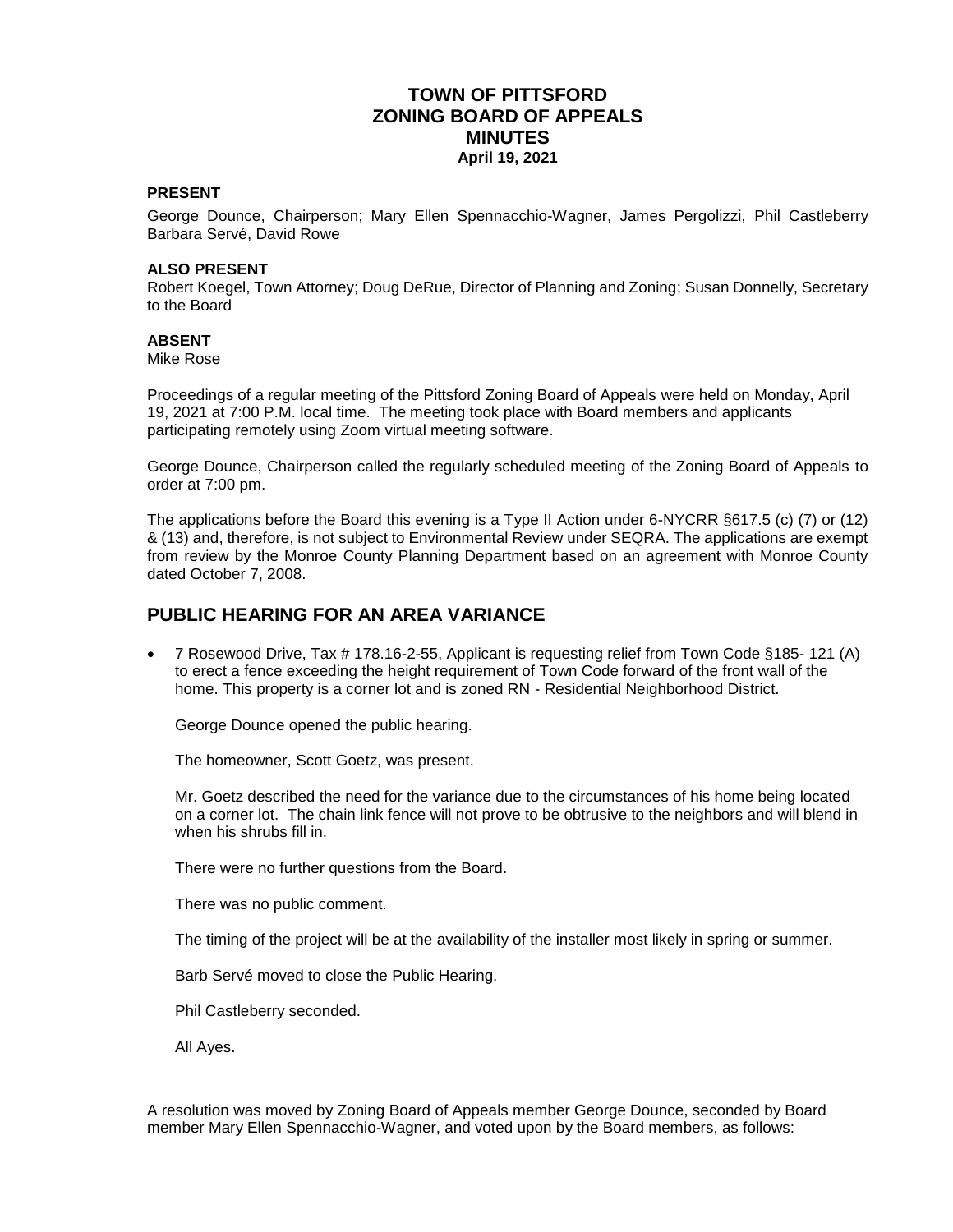| Michael Rose                  | Absent |
|-------------------------------|--------|
| James Pergolizzi voted        | Aye    |
| David Rowe voted              | Aye    |
| Mary Ellen Spennacchio-Wagner | Aye    |
| George Dounce voted           | Aye    |
| Phil Castleberry voted        | Aye    |
| Barbara Servé voted           | Aye    |

The Board, in granting the application, hereby imposes the following specific conditions:

- 1. This variance is granted only for the plans submitted and prepared by the Applicant dated March 12, 2021.
- 2. All construction is to be completed by December 31, 2022.
- 3. The application does not need the approval of the Design Review and Historic Preservation Board.
- 38 Coddington Grove, Tax # 177.08-1-61, Applicant is requesting relief from Town Code §185- 113 B (1) (2) & (6) and 185-17 (L) for the construction of an oversized accessory structure (storage shed) located in the rear yard and encroaching into the rear setback. Property is a flag lot and is zoned RN - Residential Neighborhood District.

George Dounce opened the public hearing.

The homeowner, David Mesmer, was present.

Mr. Mesmer explained that his property backs up to woods that is Town land. He has talked to two neighbors and there is no objection.

The time frame takes into account it will take 12 weeks for the shed to arrive.

There was no public comment.

There are no objections from the Town of Pittsford.

Phil Castleberry moved to close the public hearing.

David Rowe seconded.

All Ayes.

A resolution was moved by Zoning Board of Appeals member James Pergolizzi, seconded by Board member Mary Ellen Spennacchio-Wagner, and voted upon by the Board members, as follows:

| Michael Rose                      | Absent |
|-----------------------------------|--------|
| Barbara Servé                     | Aye    |
| James Pergolizzi                  | Aye    |
| David Rowe                        | Aye    |
| Mary Ellen Spennacchio-Wagner Aye |        |
| George Dounce                     | Aye    |
| <b>Phil Castleberry</b>           | Aye    |

The Board, in granting the application, hereby imposes the following specific conditions:

- 1. This variance is granted only for the plans submitted and prepared by the Applicant dated March 31, 2021.
- 2. All construction is to be completed by December 31, 2022.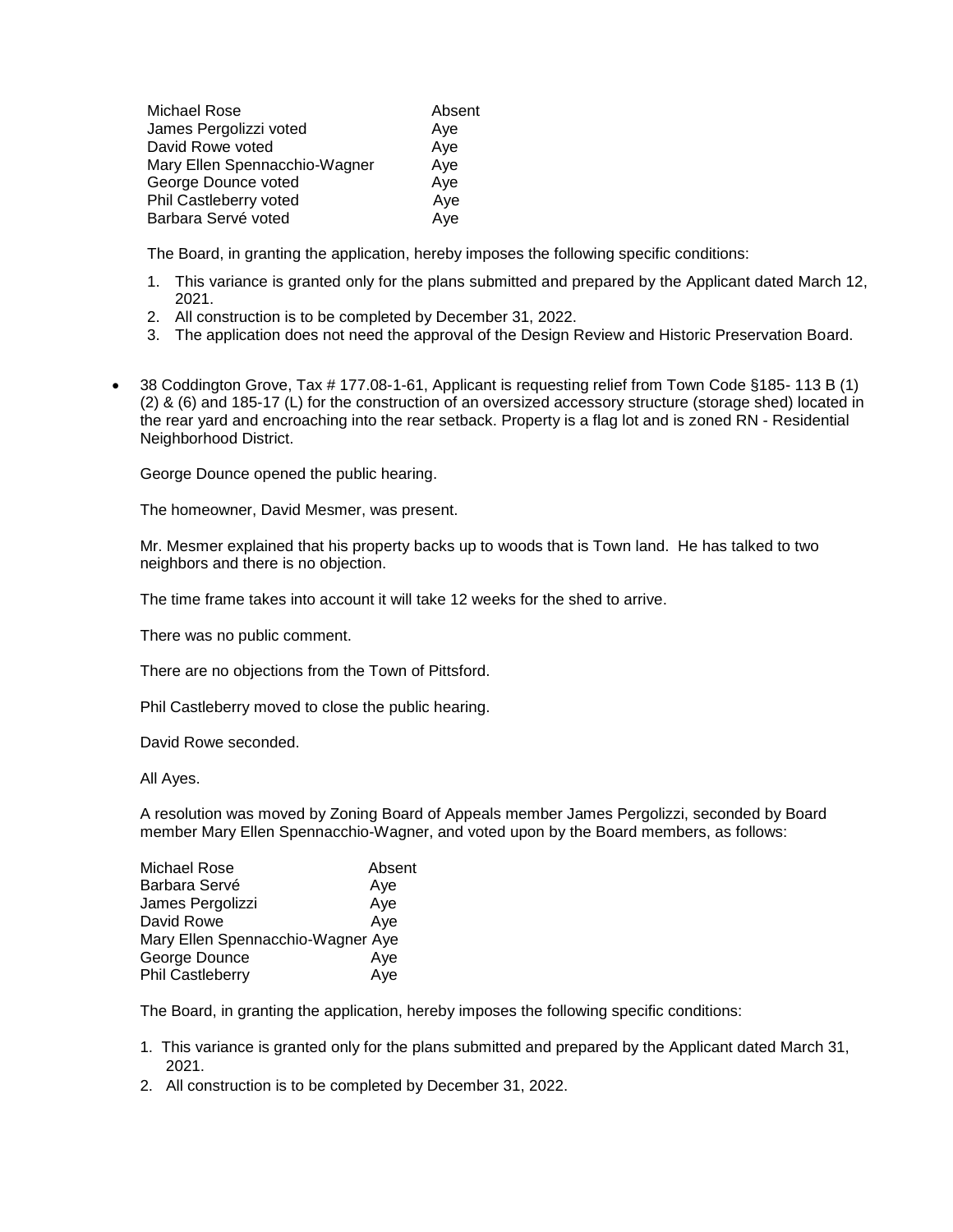53 Sutton Point, Tax # 163.02-3-33, Applicant is requesting relief from Town Code § 185 -113 (B) (6) 185- 17 (E) to place a standby electrical generator in the side yard and encroaching into the side yard setback. Property is zoned RN – Residential Neighborhood District

George Dounce opened the public hearing.

Scott Schindler, the homeowner, was present. Ken Stavalone representing Home Power Systems was also present.

The generator cannot be placed in the back yard due to a pool in the back yard. The side of the house closest to the neighbor's garage at 51 Sutton Point is the best possible solution.

There was no public comment.

The Board had no further comments or questions.

Barb Servé moved to close the public hearing.

Jim Pergolizzi seconded.

All Ayes.

A resolution was moved by Zoning Board of Appeals member Barbara Servé, seconded by Board member Mary Ellen Spennacchio-Wagner, and voted upon by the Board members, as follows:

| Absent |
|--------|
| Aye    |
| Aye    |
| Aye    |
| Ave    |
| Aye    |
| Aye    |
|        |

The Board, in granting the application, hereby imposes the following specific conditions:

- 1. This variance is granted only for the plans submitted and prepared by the Applicant dated March 11, 2021.
- 2. All construction is to be completed by December 31, 2022.
- 3. This application is not subject to the approval of the Design Review and Historic Preservation Board.
- 85 Coventry Ridge, Tax # 177.04-3-59, Applicant is requesting relief from Town Code §185- 113 B (1), (2) & (6) and the approved Coventry Ridge Subdivision plans for the construction of an oversized accessory structure (Pavilion) located in the rear yard and encroaching into the side setback. Property is zoned IZ – Incentive Zoning.

George Dounce opened the Public Hearing.

Mike Taccone, contractor, and Joe O'Donnell, architect for the project were present.

The project should take about two weeks to complete.

George Dounce inquired about the most affected neighbor. It was stated that the neighbor had no issues.

There was no public comment.

There was no further comment from the Board.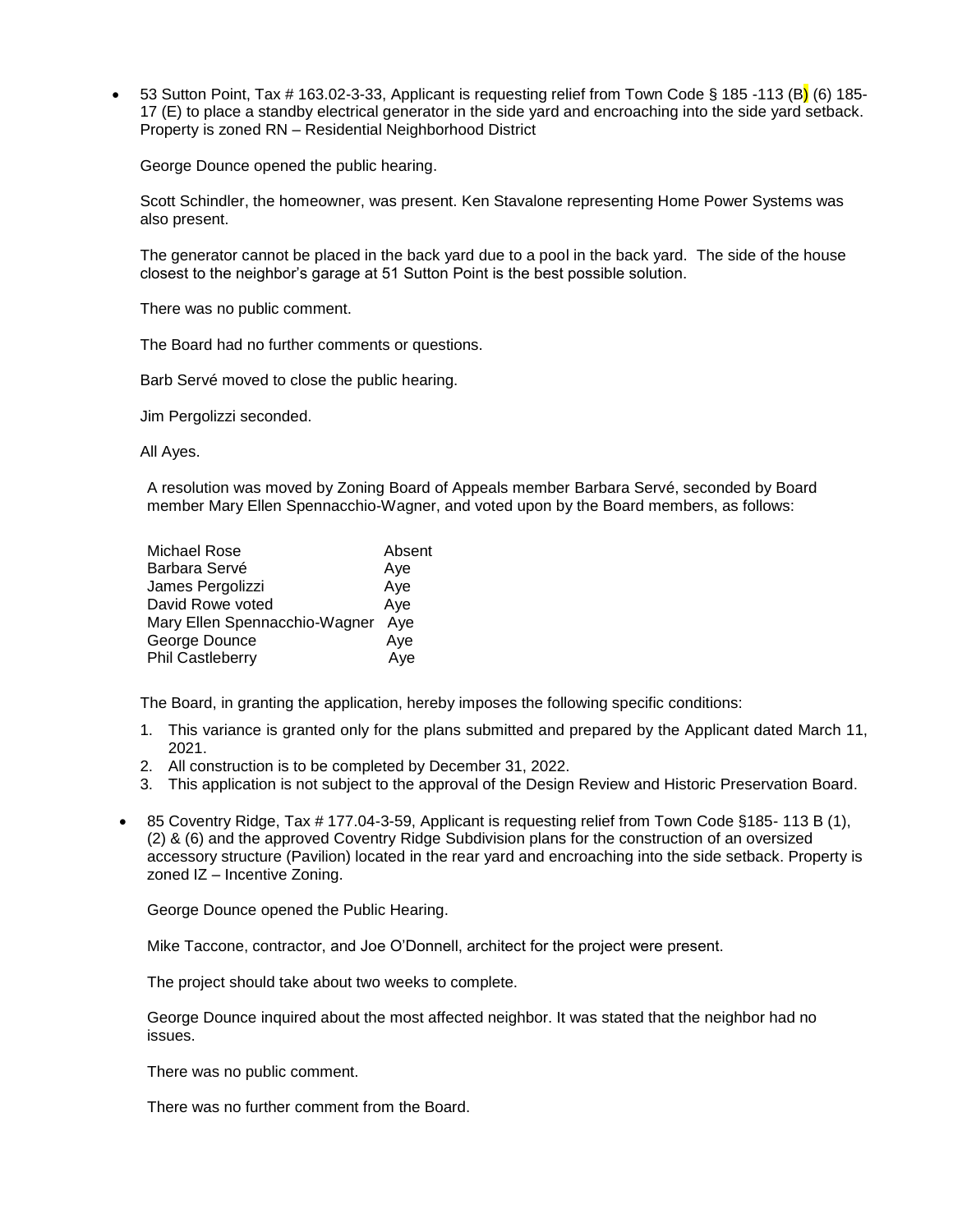Mary Ellen Spennacchio-Wagner seconded.

David Rowe seconded.

All Ayes.

A resolution was moved by Zoning Board of Appeals member Mary Ellen Spennacchio-Wagner, seconded by Board member Phil Castleberry, and voted upon by the Board members, as follows:

| Mike Rose                               | Absent |
|-----------------------------------------|--------|
| Phil Castleberry voted                  | Ave    |
| David Rowe voted                        | Aye    |
| Mary Ellen Spennacchio-Wagner voted Aye |        |
| Barbara Servé voted                     | Aye    |
| James Pergolizzi voted                  | Aye    |
| George Dounce voted                     | Aye    |

The Board, in granting the application, hereby imposes the following specific conditions:

- 1. This variance is granted only for the plans submitted and prepared by the Applicant dated March 10, 2021.
- 2. All construction is to be completed by December 31, 2022.
- 3. The application does need the approval of the Design Review and Historic Preservation Board.
- 110 Canfield Rd, Tax # 191.01-1-3.1, Applicant is requesting relief from Town Code §185- 113 B (1) & (3); 185 - 119 (A) (1) and 185 – 121 (A) for the construction of an oversized accessory structure (Pergola), an In ground swimming pool with spa & equipment, a recreation court located forward of the rear wall of the home and to erect a fence exceeding the height requirement of Town Code forward of the front wall of the home. Property is zoned RRSP – Rural Residential South Pittsford.

George Dounce opened the Public Hearing.

The homeowner, Sarah Taylor, and Ann Hubregson from Josh Landscaping were present.

The project was discussed. The fence will need to meet code for swimming pools. There are no neighbors to object to this application. The time frame is June – October and dependent on materials delays.

There was no public comment.

Jim Pergolizzi moved to close the Public Hearing.

David Rowe seconded.

All Ayes.

A resolution was moved by Zoning Board of Appeals member David Rowe, seconded by Board member Barbara Servé, and voted upon by the Board members, as follows:

| Michael Rose                  | Absent |
|-------------------------------|--------|
| Barbara Servé                 | Ave    |
| James Pergolizzi              | Aye    |
| David Rowe                    | Aye    |
| Mary Ellen Spennacchio-Wagner | Aye    |
| George Dounce                 | Aye    |
| Phil Castleberry              | Aye    |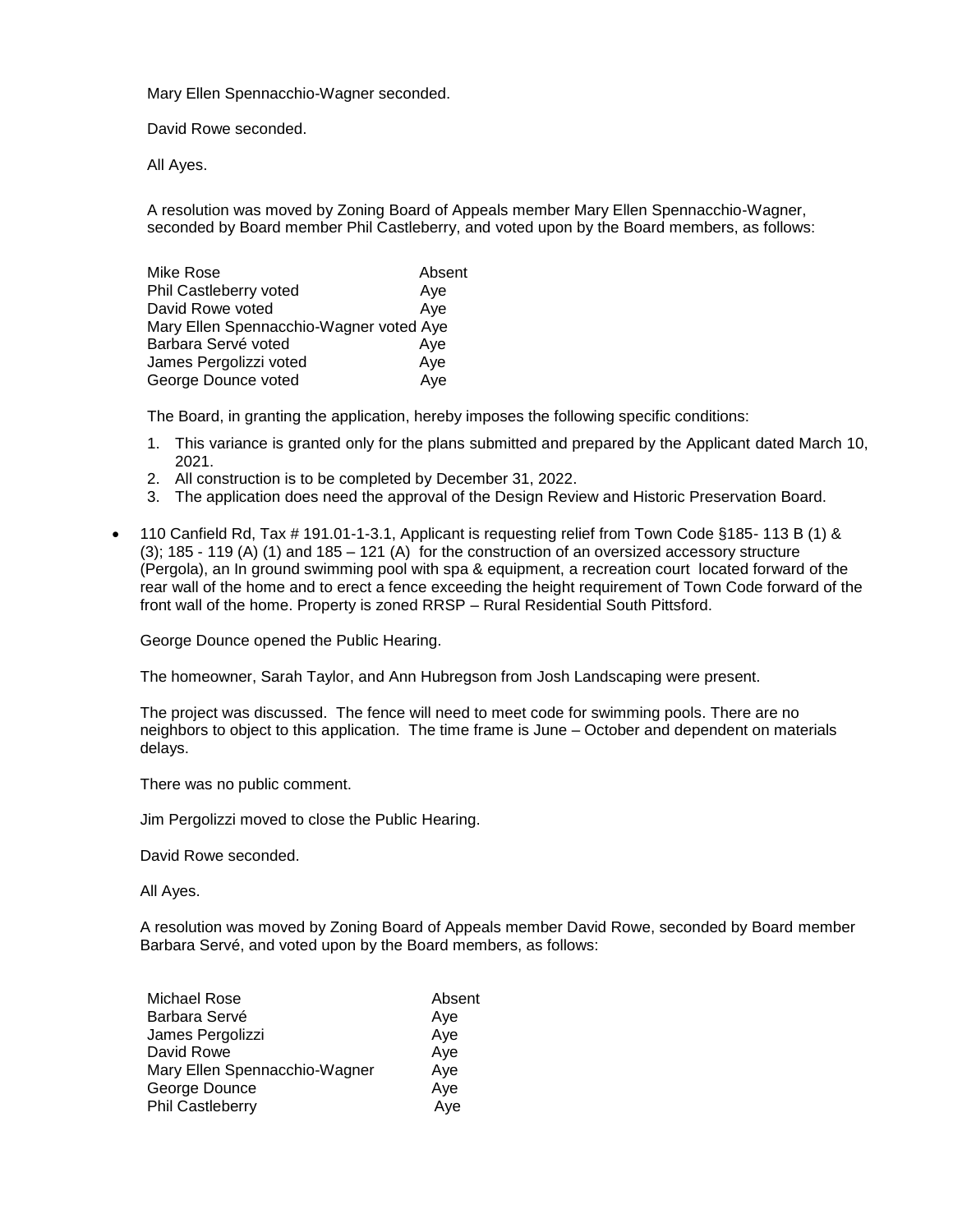The Board, in granting the application, hereby imposes the following specific conditions:

1. This variance is granted only for the plans submitted and prepared by the Applicant dated March 12, 2021.

2. All construction is to be completed by December 31, 2022.

 145 Long Meadow Cir, Tax # 150.20-2-12.1, Applicant is requesting relief from Town Code §185- 113 (B) (1), (2) & (3) for the construction of an oversized, over height storage shed forward of the rear wall of the home. Property is zoned RN - Residential Neighborhood District.

George Dounce opened the Public Hearing.

The homeowner, Danielle Fliss, was present.

Ms. Fliss described her need for an additional accessory structure to store four vehicles for their family of six.

The Board discussed their concern with the size and height of the proposed structure and the fact that the dimensions and height are not clearly defined in the application and by discussion with the applicant. Another concern was that this structure is out of character for the neighborhood.

There was no public comment at this time.

The Board felt it was best that the application be held over to the next meeting to give the applicant an opportunity to provide clearer definition of the project specifically:

- 1. The height of the structure
- 2. The dimensions of the structure to scale
- 3. A sketch of the structure
- 4. The location of the structure on the lot

Phil Castleberry moved to hold the application open.

All Ayes.

### **REVIEW OF MEETING MINUTES OF March 15, 2021**

George Dounce moved to approve the minutes of March 15, 2021 as written.

All Ayes.

### **POINT PERSONS FOR MAY 17, 2021 MEETING**

3 Falconbridge – Phil Castleberry

22 Mill Neck Lane – Barb Servé

96 Stoneleigh – David Rowe

30 Van Voorhis Road – Mary Ellen Spennacchio-Wagner

106 South Main Street – Jim Pergolizzi

153 Mendon Road – George Dounce